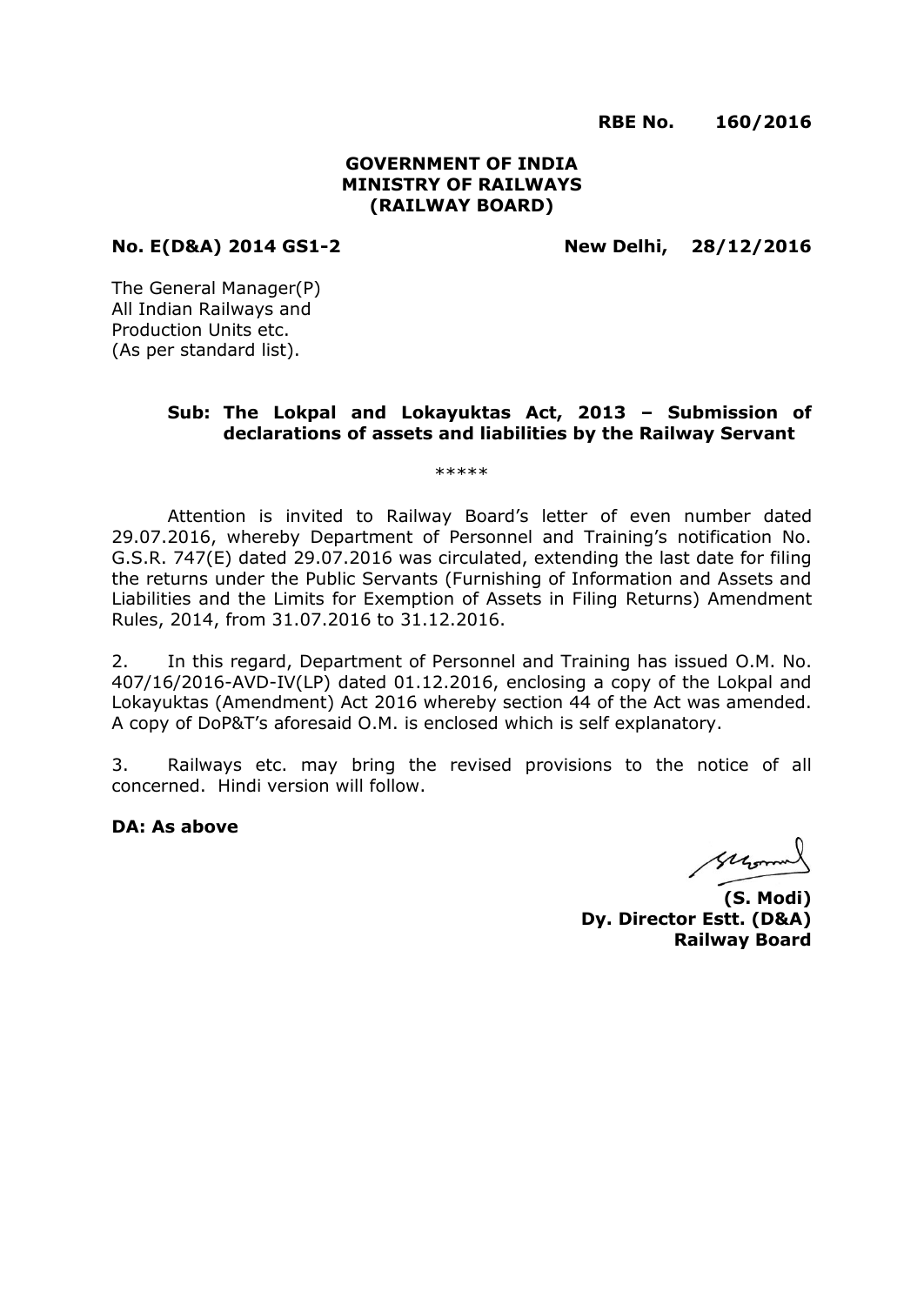**आरबीई सं. 160/2016**

**भारत सरकार रेल मंत्रालय (रेलवे बोर्ड)** 

**सं. ई(र्ी एण् र् ए) 2014 जीएस1-2 नई दिल् ली, दिनांक 28.12.2016**

महाप्रबंधक (कार्मिक) सभी भारतीय रेलें और उत्पादन इकाइयां आदि (मानक सूची के अनुसार).

# **ववषय : लोकपाल और लोकायक्ुत अधिननयम, 2013 – रेल सेवकों द्वारा पररसंपवियों और िेयताओं के बारे मेंघोषणा प्रस्तत करना ु**

आपका ध्यान रेलवे बोर्ि के ददनांक 29.07.2016 के समसंख्यक पत्र की ओर आकर्षित ककया जाता है जिसके तहत कार्मिक तथा प्रशिक्षण विभाग दवारा दिनांक 29.07.2016 की अधिस़चना सं सा. का. नि. 747 (अ) को परिपत्रित किया गया था जिसमें लोक सेवक (सूचना और आस्तियों तथा दानयत्वों की र्ववरणी देने तथा र्ववरणीयां फाइल करने में आजततयों की छूट के र्लए सीमाएं) ननयम, 2014 के तहत घोषणा प्रस्तुत करने की अंतिम तिथि को 31.07.2016 से बढ़ाकर 31.12.2016 किया गया था.

2. इस सम्बन्ध में कार्मिक एवं प्रर्िक्षण र्वभाग ने ददनांक 01.12.2016 के कायािलय ज्ञापन सं  $407/16/2016$ –ए.वी.डी – IV(एल पी) दवारा लोकपाल और लोकायुक्त अधिनियम (संशोधन) अधिनियम 2016 की प्रति परिपत्रित की गयी है जिसमे उक्त अधिनियम की धारा 44 को संशोधित किया गया है. कार्मिक एवं प्रशिक्षण विभाग का उक्त कार्यालय ज्ञापन, जो स्वतः स्पष्ट है, की प्रति संलग्न है.

3. रेलें आदि उपरोक्त संशोधित प्रावधानों को सर्वसम्बंधित के संज्ञान में लायें.

संलग्नक: यथोक्त

 $z$  and  $z$  and **(एस. मोिी)**  उप निदेशक स्था. (डी एण्ड ए) **रेलवे बोर्ड**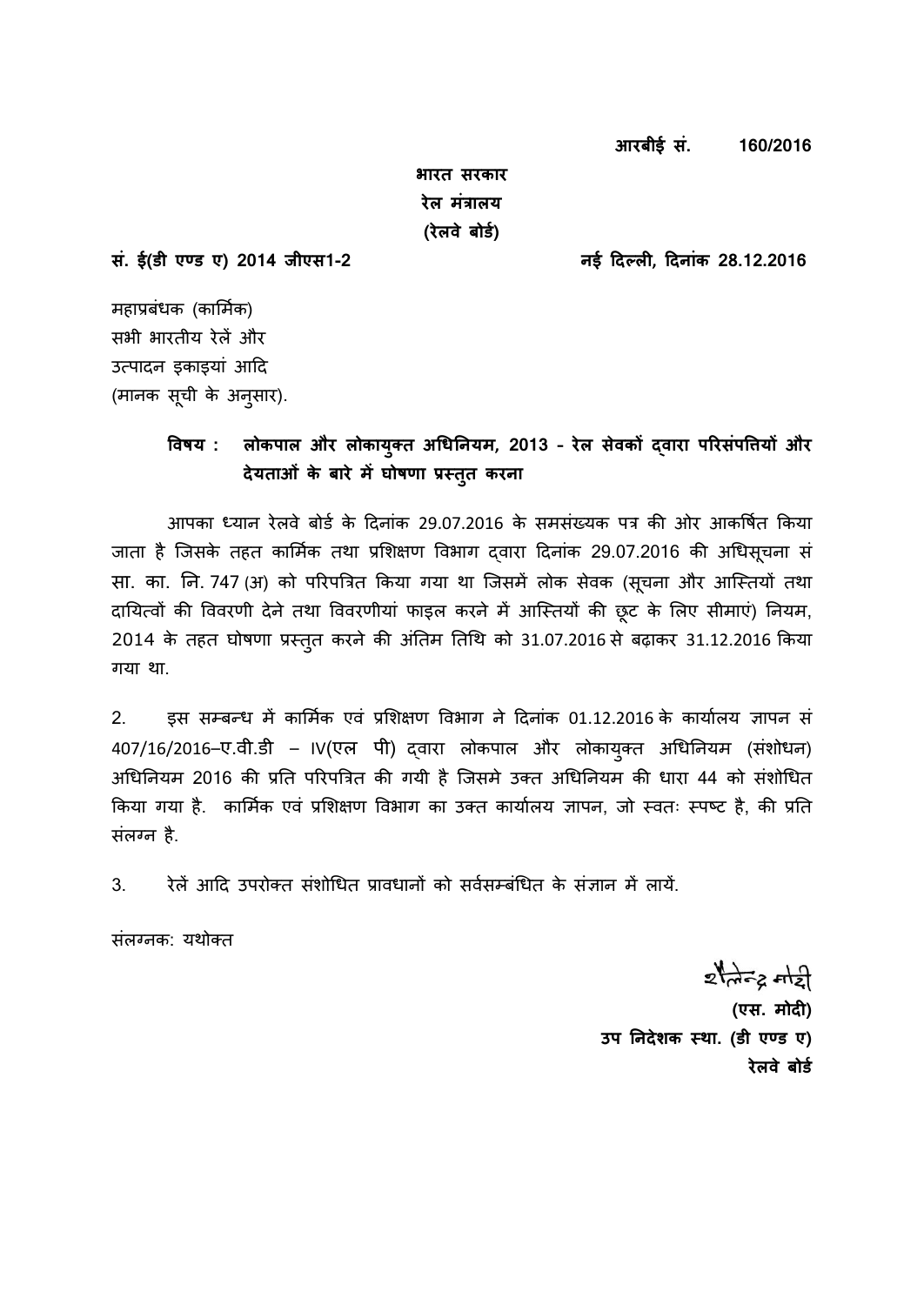# No. 407/16/2016-AVD-IV(LP)

Government of India

Ministry of Personnel, Public Grievances and Pensions Department of Personnel and Training

> sr\_ New Delhi, the / December, 2016

#### Office Memorandum

Subject: Declaration of Assets and Liabilities by public servants under amended section 44 of the Lokpal and Lokayuktas Act, 2013 — reg.

The undersigned is directed to refer to this Department's OM of even number dated 29th July, 2016 (copy enclosed) regarding the furnishing of information relating to assets and liabilities by public servants under section 44 of the Lokpal and Lokayuktas Act, 2013 (the Act).

2. In this regard it is stated that with the passing of the Lokpal and Lokayuktas (Amendment) Act, 2016 (copy enclosed), the Public Servants (Furnishing of Information and Annual Return of Assets and Liabilities and the Limits for Exemption of Assets in Filing Returns) Rules, 2014 and all the amendments made thereto have become redundant.

3. The Lokpal and Lokayuktas (Amendment) Act, 2016, as referred to above, substitutes the provision of section 44 of the Principal Act by the following new provision:-

*"44.* On *and from the date of commencement of this Act, every public servant shall make a declaration of his assets and liabilities in such form and manner as may be prescribed."* 

4. Thus, under the Public Servants (Furnishing of Information and Annual Return of Assets and Liabilities and the Limits for Exemption of Assets in Filing Returns) Rules, 2014 there is no requirement for filing of declarations of assets and liabilities by public servants now. The Government is in the process of finalising a fresh set of rules. The said rules will be notified in due course to prescribe the form, manner and timelines for filing of declaration of assets and liabilities by the public servants under the revised provision of the said Act. All public servants will henceforth be required to file the declarations as may be prescribed by the fresh set of rules.

> (Rakesh Kumar) **Director** Tele: 23093180

To

 $\overline{\phantom{0}}$ a

- 1. All Secretaries to the Govt. of India (as per standard mailing list)
- 2. All Chief Secretaries of State Governments
- 3. All Administrators of the Union Territories

Copy for information and with a request for similar action, forwarded to:

- Secretary General, Lok Sabha  $(i)$
- (ii) Secretary General, Rajya Sabha
- (iii) Comptroller and Auditor General of India
- (iv) Secretary, Election Commission of India

Copy also to:

\_\_\_—EII(PR)/Director(CS.I)/Deputy Secretary (CS.II), DoPT

(Rakesh Kumar)

**Director**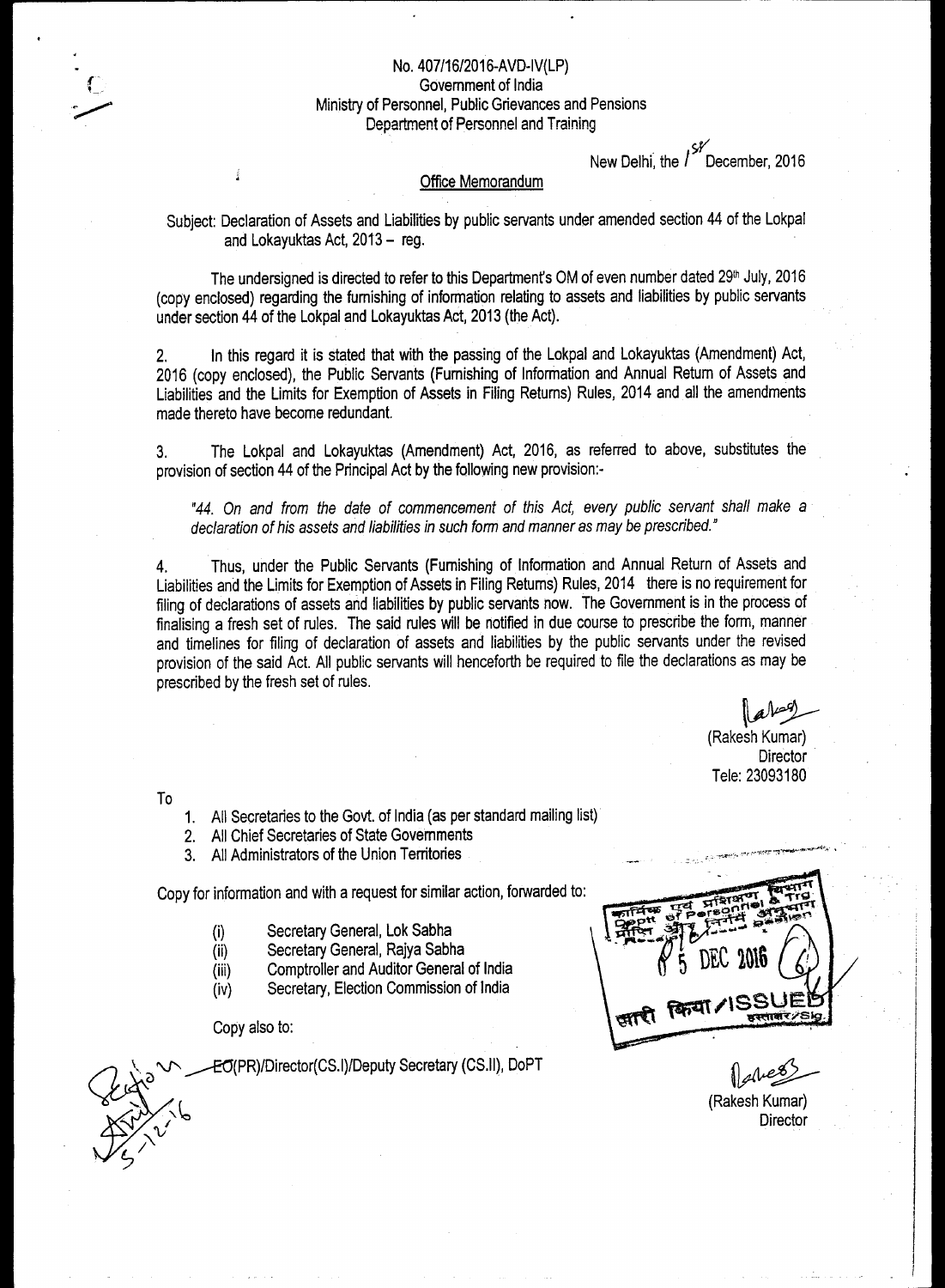रजिस्ट्री सं॰ डी॰ एल॰--(एन)04/0007/2003---16 REGISTERED NO. DL--(N)04/0007/2003--16



**EXTRAORDINARY** भाग $\Pi$ — खण्ड 1  $PART II - Section 1$ प्राधिकार से प्रकाशित PUBLISHED BY AUTHORITY

X44] , 71f1-4R, or 30, 2016/ Nr4tri 8, 1938 (TV) NEW DELHI, SATURDAY, JULY 30, 2016/ SHRAVANA 8, 1938 (SAKA)

इस भाग में भिन्न पृष्ठ संख्या दी जाती है जिससे कि यह अलग संकलन के रूप में रखा जा सके। Separate paging is given to this Part in order that it may be filed as a separate compilation.

#### MINISTRY OF LAW AND JUSTICE (Legislative Department)

*New Delhi, the* 30th *July, 2016IShravana* 8, 1938 *(Saka)* 

The following Act of Parliament received the assent of the President on the 29th July, 2016, and is hereby published for general information:—

#### THE LOKPAL AND LOKAYUKTAS (AMENDMENT) ACT, 2016

### No. 37 OF 2016

[29th *July,* 2016.]

#### An Act to amend the Lokpal and Lokayuktas Act, 2013.

**BE** it enacted by Parliament in the Sixty-seventh Year of the Republic of India as follows:—

1. (1) This Act may be called the Lokpal and Lokayuktas (Amendment) Act, 2016. Short title and

(2) It shall be deemed to have come into force on the 16th day of January, 2014.

2. On and from the date of commencement of the Lokpal and Lokayuktas Amendment of 013 (hereinafter referred to as the principal Act) for section 44, the following section 44. 1 of 2014. Act, 2013 (hereinafter referred to as the principal Act), for section 44, the following section shall be substituted, and shall be deemed to have been substituted, namely:—

> "44. On and from the date of commencement of this Act, every public servant Declaration of shall make a declaration of his assets and liabilities in such form and manner as may be assets. prescribed.".

cormencement.